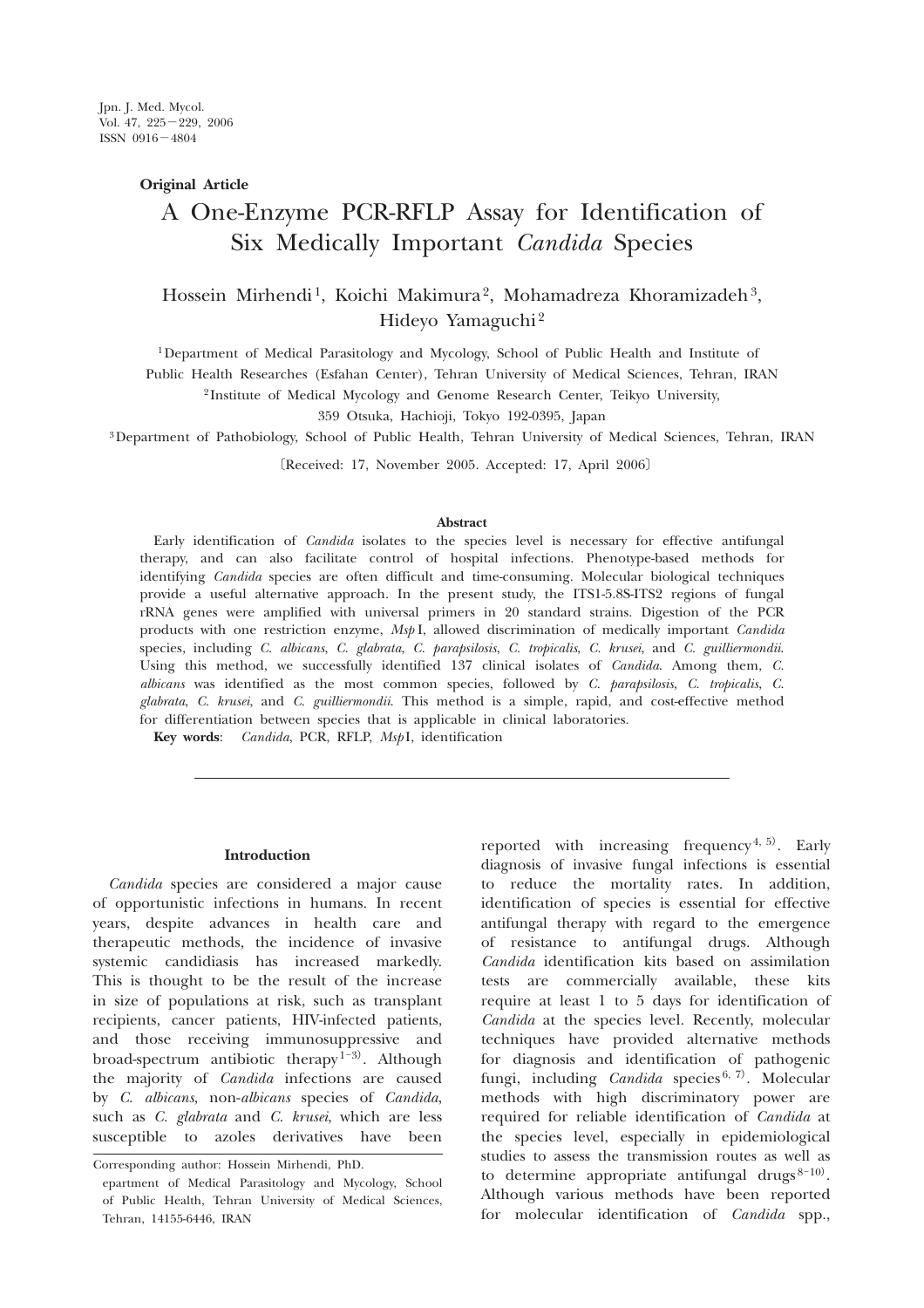such as RAPD (random amplified polymorphic DNA)-PCR, DNA sequence analysis, and mitochondrial large subunit ribosomal RNA gene sequencing<sup>11, 12)</sup>, these tests are still timeconsuming and too expensive for routine use, especially in medical laboratories. Here, we report the application of a rapid PCR-based technique using a one-enzyme restriction fragment length polymorphism (RFLP), for discrimination of six clinically important *Candida* species.

# **Materials and Methods**

**Strains**: Standard strains, which were provided by Teikyo University Institute of Medical Mycology (TIMM), Tokyo, Japan, are listed in Table 1. In addition, 137 clinical isolates from the Medical Mycology Laboratory, Tehran University of Medical Sciences, Iran, were also used. All yeasts were cultured on Sabauroud's dextrose agar and incubated at 32°C for two days. All clinical isolates were also cultured on CHROMagar *Candida* (Kanto Chemical Co., Ltd., Tokyo) and incubated at 35゜C for 48 h for production of species-specific colors.

**DNA extraction**: Genomic DNA was extracted and purified using glass bead disruption<sup>13)</sup>. Briefly, a loop full of fresh yeast was harvested and suspended in  $300 \mu l$  of lysis buffer (10) mM Tris, 1 mM EDTA pH 8, 1% SDS, 100 mM

NaCl, 2% Triton X-100). After adding 300 μ*l* of phenol-chloroform  $(1:1)$  and 300 mg of glass beads (0.5 mm in diameter), samples were vortexed vigorously for 5 min to disrupt the cells completely. Cellular debris was separated by centrifugation at 10,000 rpm for 5 min and the aqueous layer was extracted once more with an equal volume of chloroform. Total DNA in the supernatant was precipitated with 2 propanol, washed with 70% ethanol, air-dried, resuspended in 100 μ*l* of TE buffer (10 mM Tris, 1 mM EDTA), and preserved at  $-20^{\circ}$ C until use.

**PCR conditions**: PCR amplification was carried out in a final volume of 100 μ*l*. Each reaction contained 1 μ*l* of template DNA, each forward (ITS1, 5'-TCC GTA GGT GAA CCT GCG G-3') and reverse (ITS4, 5'-TCC TCC GCT TAT TGA TAT GC-3') primer at  $0.2 \mu M$ , each deoxynucleoside triphosphate (dNTP) at  $0.1$  mM,  $10 \mu l$ of 10× PCR buffer, and 2.5 U of *Taq* DNA polymerase. An initial denaturation step at 94°C for 5 min was followed by 25 cycles of denaturation at  $94^{\circ}$ C for 30 s, annealing at  $56^{\circ}$ C for 45 s, and extension at 72°C for 1 min, with a final extension step of 72°C for 7 min. Amplified products were visualized by  $1.5\%$  (w/v) agarose gel electrophoresis in TBE buffer (0.09 M Tris, 0.09 M boric acid, and 20 mM EDTA, pH 8.3),

| <b>Species</b>                | <b>Strains</b>                                |  |  |  |
|-------------------------------|-----------------------------------------------|--|--|--|
| Candida albicans              | ATCC 10261, ATCC 10231, ATCC 24432, TIMM 1768 |  |  |  |
| C. glabrata                   | ATCC 90030, CBS 138                           |  |  |  |
| C. tropicalis                 | ATCC 0750, TIMM 0313                          |  |  |  |
| C. krusei                     | ATCC 6258, TIMM 3404                          |  |  |  |
| C. parapsilosis               | ATCC 22019, ATCC 90018                        |  |  |  |
| C. guilliermondii             | ATCC 9058, TIMM 0257                          |  |  |  |
| C. albicans var. stellatoidea | <b>TIMM 1309</b>                              |  |  |  |
| C. dubliniensis               | <b>CBS 7987</b>                               |  |  |  |
| Cryptococcus neoformans       | <b>ATCC 90113</b>                             |  |  |  |
| Saccharomyces cerevisiae      | ATCC 9763, ATCC 2366                          |  |  |  |
| Trichosporon asahii           | <b>TIMM 3411</b>                              |  |  |  |
|                               |                                               |  |  |  |

Table 1. Standard yeast strains used in the present study

Table 2. Sizes of ITS1-ITS4 PCR products for *Candida* species before and after digestion with *Msp* I

| Candida species   | Size of<br>ITS1-ITS4 | $Size(s)$ of restriction<br>product(s) | *Accession<br>number |  |
|-------------------|----------------------|----------------------------------------|----------------------|--|
| C. albicans       | 535                  | 297, 238                               | L47111               |  |
| C. glabrata       | 871                  | 557, 314                               | AF167993             |  |
| C. tropicalis     | 524                  | 340, 184                               | L <sub>47112</sub>   |  |
| C. krusei         | 510                  | 261, 249                               | L47113               |  |
| C. guilliermondii | 608                  | 371, 155, 82                           | L47110               |  |
| C. parapsilosis   | 520                  | 520                                    | L <sub>47109</sub>   |  |

\*DDBG/EMBL/GenBank accession number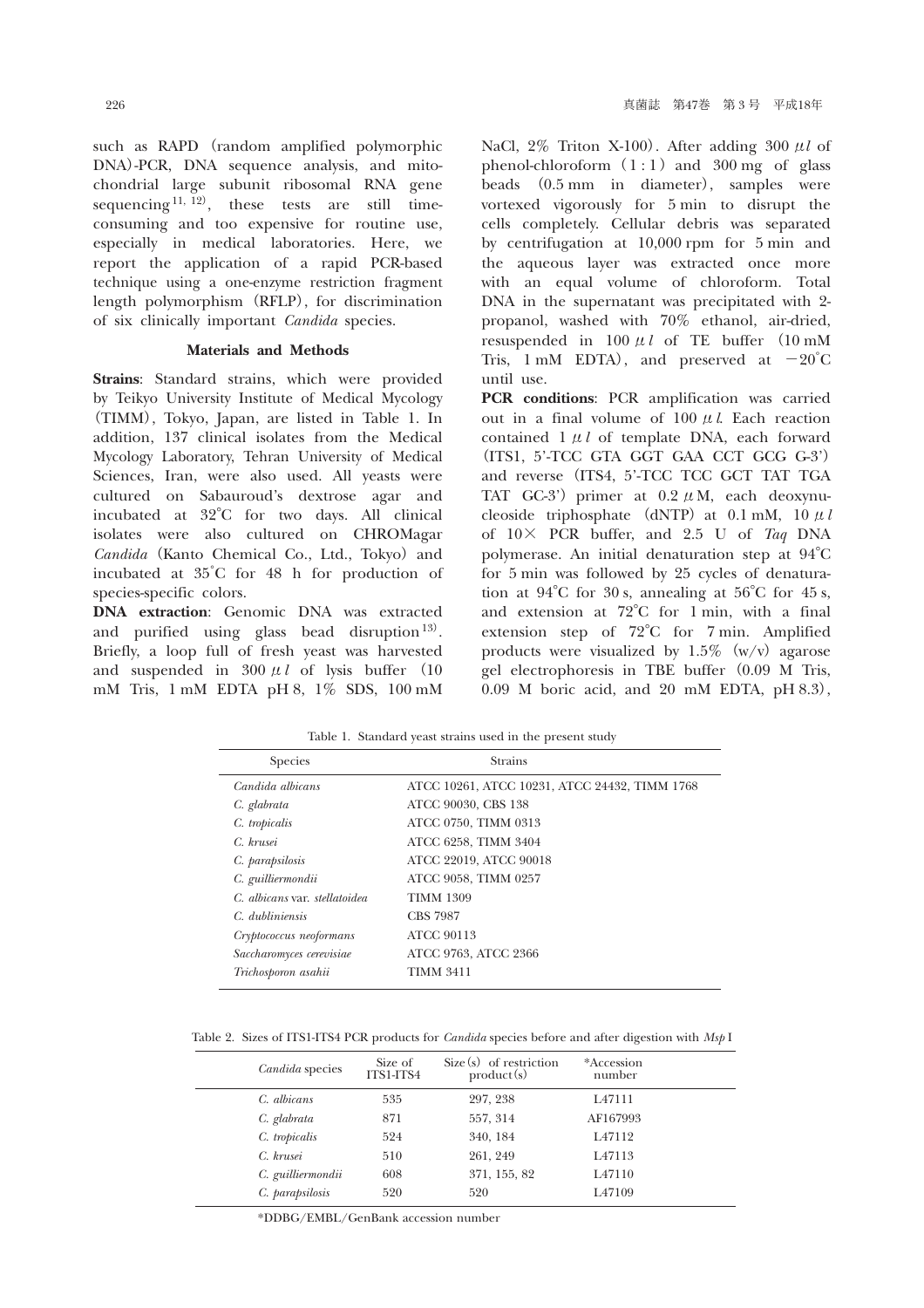**RFLP analysis**: The ITS1-ITS4 sequences of various *Candida* species obtained from DDBJ/ EMBL/GenBank databases were aligned and restriction patterns of the PCR products of the species mentioned above were predicted for each of the known restriction enzymes using DNASIS software (Hitachi Software Engineering Co., Tokyo). Predicted restriction fragments were compared to choose the best discrimination. Finally, the enzyme *MspI* was selected to achieve the best species-specific length patterns as shown in Table 2. Digestion was performed by incubating a 20- μ*l* aliquot of PCR product

with 10 U of *Msp* I (Roche Molecular, Mannhiem, Germany) in a final reaction volume of  $25 \mu l$ at 37°C for 2 h. Restriction fragments were separated by 1.8% agarose gel electrophoresis in TBE buffer for approximately 45 min at 100 V and visualized by staining with ethidium bromide.

### **Results**

Fungus-specific universal primer pairs (ITS1 and ITS4) were able to successfully amplify the ITS region of all yeasts tested, providing a single PCR product of approximately  $510 \sim 870$ bp (Fig. 1). After analysis of various restriction enzymes, *MspI* was selected as the best enzyme



Fig. 1. PCR products from six *Candida* species. Lanes 1-6: *C. albicans*(ATCC 10261), *C. glabrata*(ATCC 90030), *C. tropicalis* (ATCC 0750), *C. krusei*(ATCC 6258), *C. guilliermondii*(ATCC 9058) and *C. parapsilosis*(ATCC 22019), respectively. Lanes M: Molecular size marker



Fig. 2. A) Restriction digestion of PCR products of *Candida* strains with the enzyme *Msp* I. Lanes 1-6: *C. albicans*(ATCC 10261), *C. glabrata*(ATCC 90030), *C. tropicalis*(ATCC 0750), *C. krusei*(ATCC 6258), *C. guilliermondii*(ATCC 9058)and *C. parapsilosis*(ATCC 22019), respectively. Lane M: molecular size marker. B) Restriction digestion of PCR products of other strains with the enzyme *Msp* I. Lanes 1-5: *S. cerevisiae*(ATCC 9763), *T. asahii*(TIMM 3411), *C. neoformans*(ATCC 90113), *C. albicans* var. *stellatoidea* (TIMM1309) and *C. dubliniensis*(CBS 7987), respectively. Lane M: Molecular size marker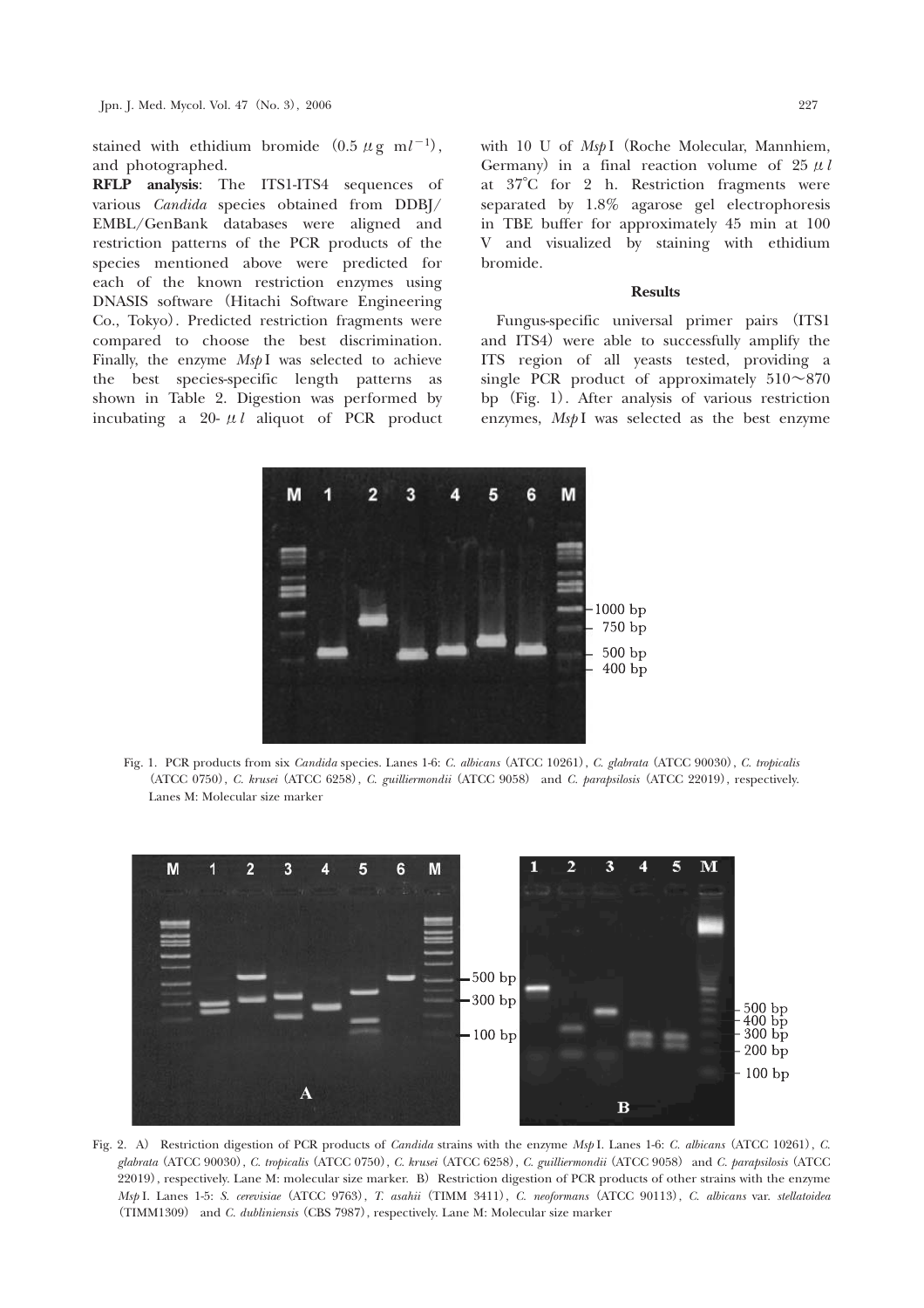Table 3. Identification of clinical isolates of *Candida* species in Iran by PCR-RFLP amplification of the ITS1-ITS4 region and RFLP analysis with *Msp*I

| <b>Species</b>                         | Number         | %    |
|----------------------------------------|----------------|------|
| $C$ albicans and/or $C$ , dubliniensis | 93             | 67.9 |
| C. tropicalis                          | 12             | 8.8  |
| C. parapsilosis                        | 12             | 8.8  |
| C. glabrata                            | 9              | 6.6  |
| C. krusei                              |                | 5.1  |
| C. guilliermondii                      | $\overline{4}$ | 2.9  |
| Total                                  | 137            | 100  |

for differentiation between six medically important *Candida* species. PCR amplicons were digested with *MspI* as described in Materials and Methods. The products of digestion are shown separately in Fig. 2, which shows that the bands generated corresponded to the predicted sizes. Digestion of the ITS region of *Candida* species by *Msp* I generated 2 bands for *C. albicans*, *C. glabrata*, *C. tropicalis*, and *C. krusei*, and 3 bands for *C. guilliermondii*. However, there were no recognition sites for this enzyme within the ITS region of *C. parapsilosis*, and its PCR and digestion products were the same size.

The RFLP pattern produced for each *Candida* species was completely specific so none of the species examined was mistaken for another (Fig 2, A). Identical patterns were seen for *C. albicans*, *C. albicans* var. *stellatoidea*, and *C. dubliniensis* (Fig2, B). None of the other yeasts tested, including *Cryptococcus neoformans*, *Saccharomyces cerevisiae*, and *Trichosporon asahii*, showed similar patterns (Fig2, B). The enzyme was also used for digestion of PCR products of 137 strains of *Candida* isolated from clinical specimens, including superficial, mucocutaneous, and deep seated specimens. Using this method, *C. albicans* was identified as the most common species (67.9%) followed by *C. parapsilosis*, *C. tropicalis*, *C. glabrata*, and *C. krusei*(Table 3). In our study the results of PCR-RFLP tests for identification of the clinical isolates were completely identical to those obtained using CHROMagar *Candida*.

## **Discussion**

Despite recent progress in the development of new molecular approaches for diagnosis of fungal infections, the goal of developing a simple, rapid, and cost effective test for diagnostic purposes remains elusive. In the present study, using the universal primers, ITS1 and ITS4, we amplified a fragment of  $510-879$  bp of the ITS1-5.8S-ITS2 rDNA region from genomic DNA of several strains of *Candida* species.

Restriction fragment length polymorphism (RFLP) analysis of the PCR products with one enzyme allowed us to identify the 6 most medically important *Candida* species.

The ITS molecule contains several regions of highly conserved sequence useful for obtaining proper sequence alignments, but with sufficient sequence variability in other regions of the molecule that can serve as markers of speciesspecific restriction fragment length polymorphism  $(RFLP)^{14}$ . This region has been used in part or completely by other investigators for species identification of some medically important fungi, particularly *Candida* 15, 16), *Aspergillus* <sup>17</sup>), dermatophytes <sup>18)</sup>, *Trichosporon*<sup>19)</sup>, and *Malassezia*<sup>20)</sup> species using various approaches, such as DNA probes, nested PCR, sequencing, and RFLP. Williams *et al*. <sup>15</sup>) attempted to delineate medically important *Candida* species using restriction enzyme digestion (*Hae* III, *Dde* I, *Bfa* I) after amplification of the ITS1-ITS4 region, but their patterns were not suitable for identification, perhaps due to inaccessibility of related ITS1-ITS4 sequences. Maiwald *et al.*<sup>21)</sup> introduced a method for presumptive differentiation of 12 clinically relevant yeasts to the species level by amplification of the small ribosomal subunit 18S-rRNA using six enzymes. Identification of *Candida* species by PCR-RFLP has also been applied recently by Deak and Pinto<sup>22, 23</sup>). While all of the mentioned studies discriminated *Candida* species using several restriction enzymes, we identified six species, which accounts for up to 95% of *Candida* infections, using only one enzyme.

In the present study, restriction digestion of the ITS amplification product with *Msp* I produced the predicted specific patterns for each species. Using this method, all standard stains were identified successfully. Moreover, the results of PCR-RFLP analysis of the clinical isolates examined were comparable with those obtained by CHROMagar *Candida* test. Unfortunately, digestion of *C. albicans* and *C. dubliniensis* with *Msp* I yielded similar patterns, and therefore additional enzymes for differentiation of these species are still required. Actually we have reported another PCR-restriction enzyme format for discrimination of these two *Candida* species <sup>24</sup>).

We recommend this simple and easy-to-perform method for the identification of *Candida* isolates in the medical mycology laboratories.

# **Acknowledgments**

We would like to thank Dr. M Fasihi and Mrs. Kh Omidi for their help.